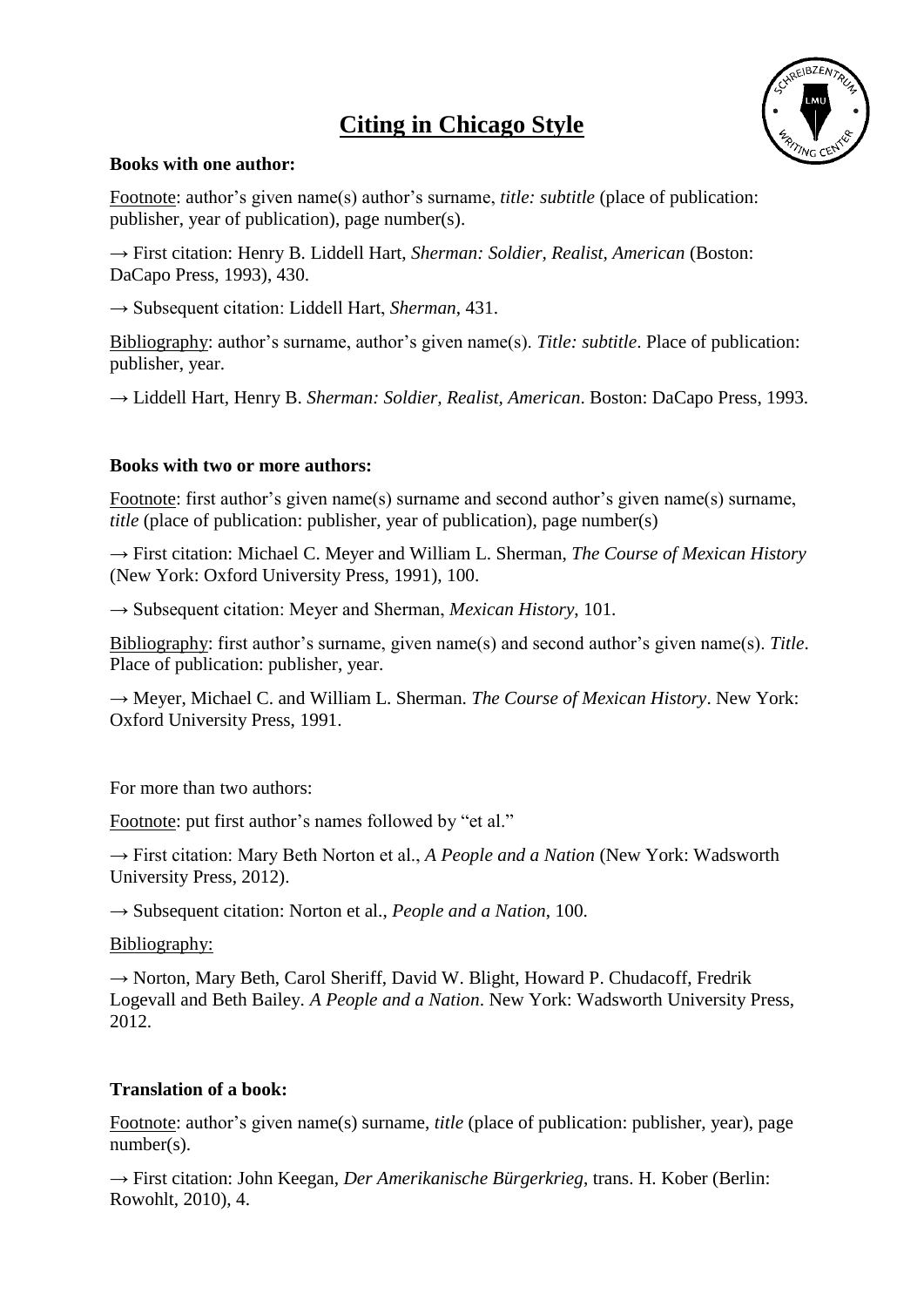→ Subsequent citation: Keegan, *Bürgerkrieg*, 5.

Bibliography: author's surname, author's given name(s). *Title*. Translated by name of translator. Place of publication: publisher, year.

→ Keegan, John. *Der Amerikanische Bürgerkrieg*. Translated by H. Kober. Berlin: Rowohlt, 2010.

#### **Chapter of a book (author is not editor):**

Footnote: author's given name(s) surname, "title of chapter," in *title of book*, ed. name editor (place of publication: publisher, year), page number(s).

 $\rightarrow$  First citation: Hans L. Trefousse, "Unionism and Abolition: Political Mobilization in the North," in *On the Road to Total War*, ed. Stig Förster (Washington D.C.: German Historical Institute, 1997), 40.

 $\rightarrow$  Subsequent citation: Trefousse, "Unionism and Abolition," 41.

Bibliography: author's surname, given name(s). "Title of chapter." In *title of book*, edited by name of editor, page numbers of chapter. Place of publication: publisher, year.

 $\rightarrow$  Trefousse, Hans L. "Unionism and Abolition: Political Mobilization in the North." In *On the Road to Total War*, edited by Stig Förster, 37-42. Washington D.C.: German Historical Institute, 1997.

# **Article in a print journal**

Footnote: author's given name(s) surname, "title of article," *name of journal* volume: issue (year): page number.

→ First citation: Richard R. Flores, "Memory-Place, Meaning, and the Alamo," *American Literary History* 10:3 (1998): 430.

 $\rightarrow$  Subsequent citation: Flores, "Memory-Place," 431.

Bibliography: author's surname, given name(s). "Title of article." *Name of journal* volume: issue (year): page numbers of article.

→ Flores, Richard R. "Memory-Place, Meaning, and the Alamo." *American Literary History* 10:3 (1998): 428-445.

# **Article in an online journal**

Footnote: author's given name(s) surname, "title of article," *name of journal* volume: issue (year): page numbers of article, date of access, doi (Digital Object Identifier, if provided) or URL.

 $\rightarrow$  First citation: Michael Frisch, "American History and the Structures of Collective Memory: A Modest Exercise in Empirical Iconography," *Journal of American History* 75:4 (1989): 1133, February 13, 2017, doi:10.2307/1908633.

 $\rightarrow$  Subsequent citation: Frisch, "American History," 1144.

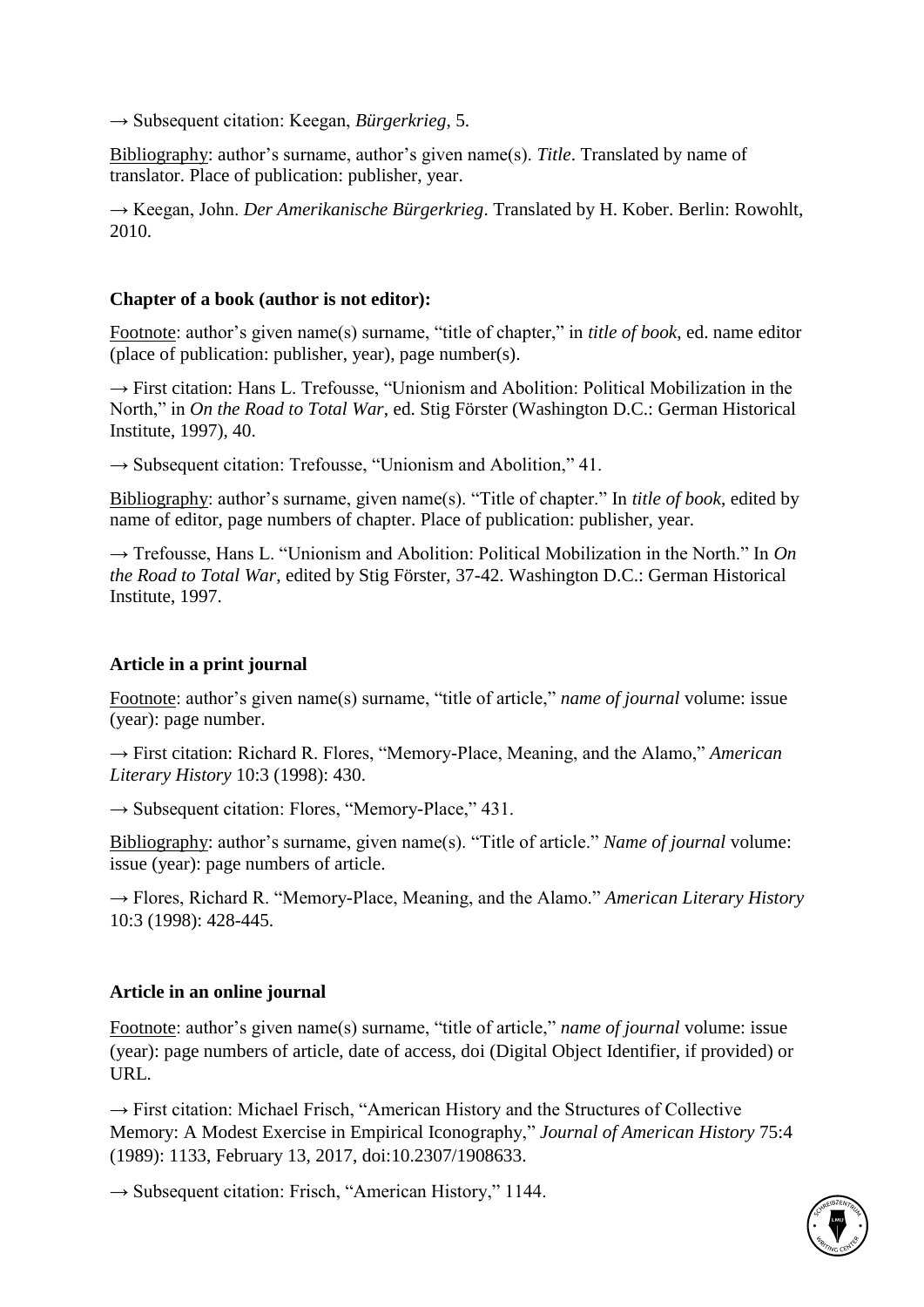Bibliography: author's surname, given name(s). "Title of article." *Name of journal* volume: issue (year): page numbers of article. Date of access. Doi or URL.

 $\rightarrow$  Frisch, Michael. "American History and the Structures of Collective Memory: A Modest Exercise in Empirical Iconography." *Journal of American History* 75:4 (1989): 1130-115. Accessed February 13, 2017. doi:10.2307/1908633.

# **Online newspaper/magazine article**

Footnote: author's given name(s) surname, "title of article," *name of paper*, date of publication, date of access, link.

→ First citation: Robert Coover, "The End of Books," *New York Times*, June 21, 1992, accessed February 5, 2017, http://www.nytimes.com/books/98/09/27/specials/cooverend.html.

 $\rightarrow$  Subsequent citation: Coover, "End of Books."

Bibliography: author's surname, given name(s). "Title of Article." *Name of Paper*, date of publication. Date of Access. Link.

→ Coover, Robert. "The End of Books." *New York Times*, June 21, 1992. Accessed February 5, 2017. http://www.nytimes.com/books/98/09/27/specials/coover-end.html.

# **Website**

Footnote: "Page title," name of website, date of access, link.

 $\rightarrow$  First citation: "About Blinkist," Blinkist, accessed February 5, 2017.

 $\rightarrow$  Subsequent citation: "About Blinkist."

Bibliography: Name of website. "Page title." Date of Access. Link.

 $\rightarrow$  Blinkist. "About Blinkist." Accessed February 5, 2017. https://app.blinkist.com/en/about/.

# **PDFs**

Footnote: author's given name(s) surname, "title of pdf," website/*journal*, date of publication, date of access, page number, link.

 $\rightarrow$  First citation: Michele Waslin, "The Secure Communities Program: Unanswered Ouestions and Continuing Concerns," Immigration Policy Center, November 29, 2011, accessed June 4, 2017, 5, https://www.americanimmigrationcouncil.org/sites/default/files/research/ Secure\_ Communities\_112911\_updated.pdf.

 $\rightarrow$  Subsequent citation: Waslin, "Secure Communities," 6.

Bibliography: author's surname, given name(s). "Title of pdf." Website/*Journal*. Date of publication. Date of access. Link.

→ Waslin, Michele. "The Secure Communities Program: Unanswered Questions and Continuing Concerns." Immigration Policy Center. November 29, 2011. Accessed June 4,